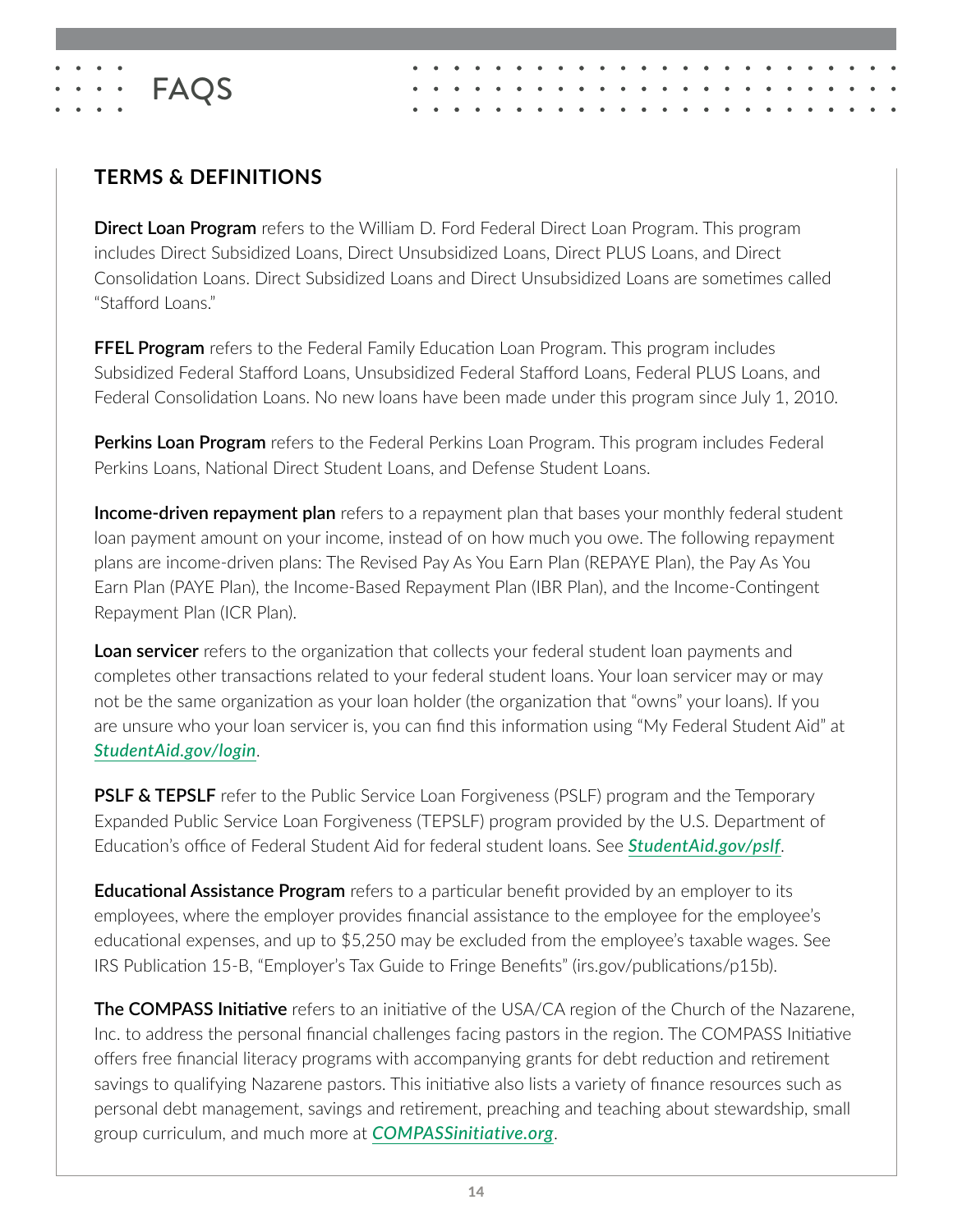

**FAQS** 

#### **1. What is and Educational Assistance Program?**

An educational assistance program is a separate written plan that provides educational assistance to a church's employees, as part of the employee's fringe benefits. Up to \$5,250 of educational assistance can be excluded from the employee's taxable wages each year. For more details consult a qualified tax advisor and read "Educational Assistance" under section 2 of the *[IRS Publication 15-B](https://www.irs.gov/pub/irs-pdf/p15b.pdf)*, "Employer's Tax Guide to Fringe Benefits."

#### **2. Which educational expenses qualify for the Educational Assistance Program?**

These expenses generally include the cost of books, equipment, fees, supplies, and tuition. Education expenses don't include the cost of tools or supplies (other than textbooks) the employee is allowed to keep at the end of the course. Nor do they include the cost of lodging, meals, or transportation.

The employee must be able to provide substantiation that the educational assistance provided was used for qualifying education expenses.

#### **3. Can I use the Educational Assistance Program to repay my student loans?**

Normally, no. However, section 2206 of the Coronavirus Aid, Relief, and Economic Security Act (CARES Act), temporarily expanded the definition of educational assistance to include the payment of student loans. This change applies to student loan payments paid after March 27, 2020 and before January 1, 2026. See the *[IRS Publication 15-B](https://www.irs.gov/pub/irs-pdf/p15b.pdf)* for additional details.

#### **4. How does my church start an Educational Assistance Program?**

The church board (or governing body) must create a written IRS-qualified Educational Assistance Program. The EAP is a fringe benefit offered to all employees of the church. A sample EAP is included in the Sample Resources section.

#### **5. How do I utilize my church's Educational Assistance Program?**

Each employee must submit a written request for funds from the Educational Assistance Program each year, according to the policy established by the church when it created the Educational Assistance Program. A sample request for funds is included in the Sample Resources section.

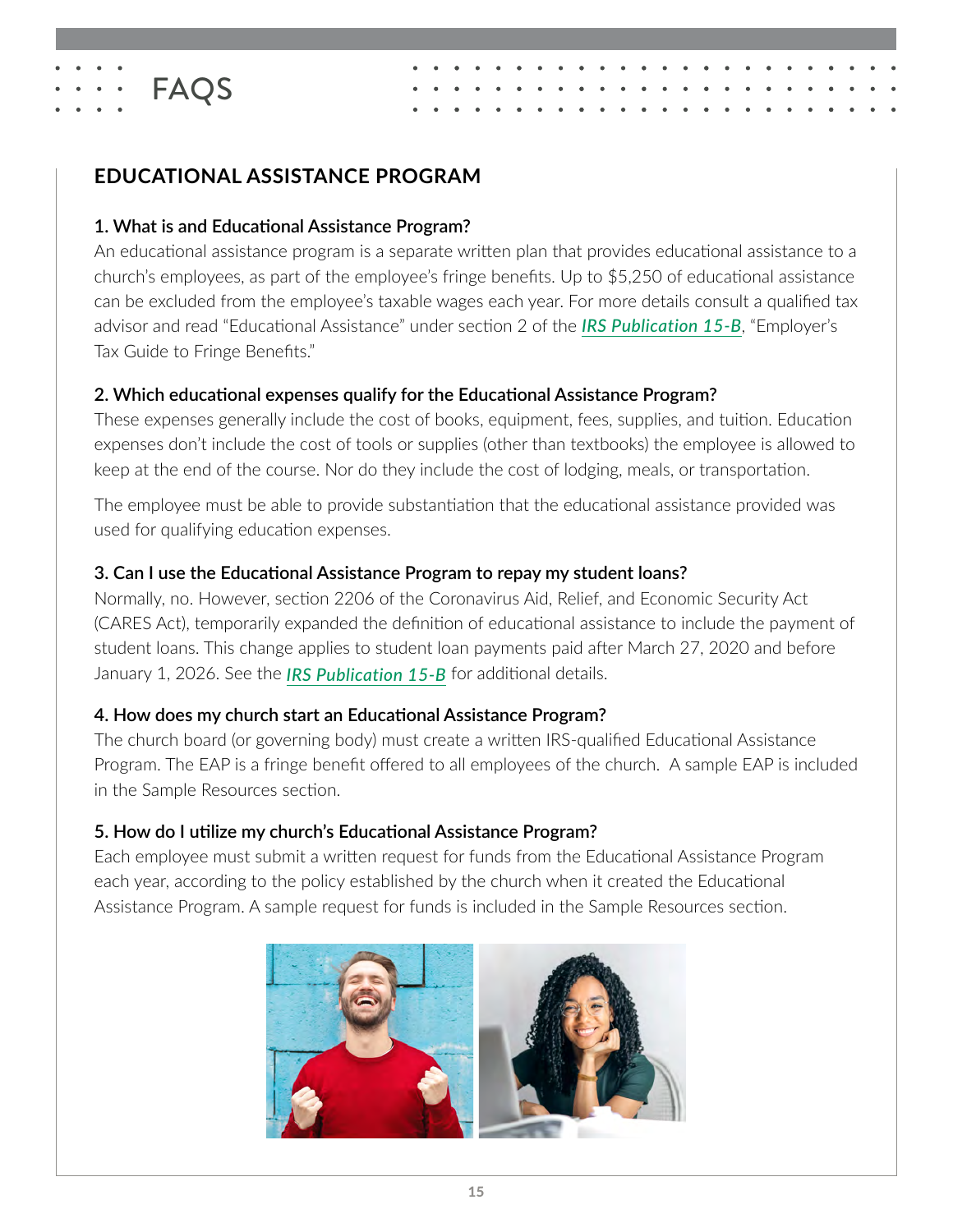# **MINISTERIAL EXCELLENCE FUND**

**FAQS** 

#### **1. What is is a Ministerial Excellence Fund?**

The Ministerial Excellence Fund is a designated fund, within the local church, with the purpose of providing financial assistance to the church's pastor(s) in reducing their personal debt and for increasing the pastor's retirement savings, thus reducing the financial strain that can hinder a pastor's ability to serve and lead the local church.

The COMPASS Initiative also maintains a Ministerial Excellence Fund with the same purpose. When a pastor completes the COMPASS Journey or COMPASS Quest programs, the COMPASS Initiative sends a grant from this fund to the local church's Ministerial Excellence Fund. COMPASS matches the local church's grant for its pastor (up to \$5,000 for the Journey and up to \$1,000 for the Quest). The local church is responsible to disburse its grant and the COMPASS match to its participating pastor, for debt reduction or retirement savings.

#### **2. How does my church start a Ministerial Excellence Fund?**

The local church must establish a designated fund called the Ministerial Excellence Fund (MEF). The church board (or governing body) must establish a written policy regarding contributions to the MEF and the disbursement of funds from the MEF. A sample policy is included in the Sample Resources section.

#### **3. Who can contribute to the Ministerial Excellence Fund?**

Anyone may contribute to the local church Ministerial Excellence Fund, including friends and relatives of the pastors, the district office, and anyone interested in improving the financial well-being of pastors. Pastors who receive grants from the church's MEF are not required to contribute to the fund.

The COMPASS Initiative also accepts donations to its Ministerial Excellence Fund from anyone that desires to see pastors benefit from this initiative now and into the future. *[COMPASSinitiative.org/](https://compassinitiative.org/donate-now) [donate-now](https://compassinitiative.org/donate-now)*

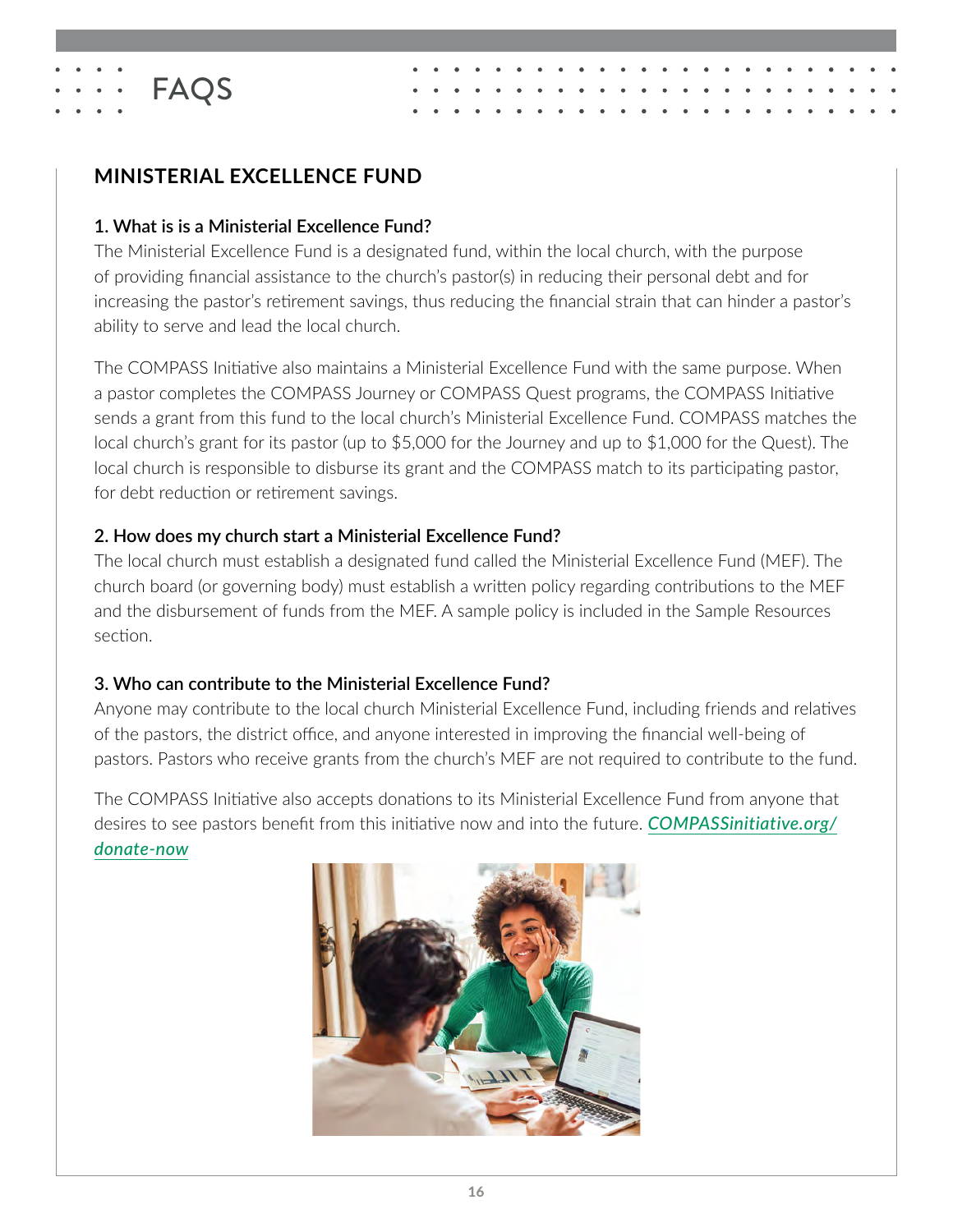

#### **1. What do I need to do to participate in the PSLF or TEP SLF programs?**.

#### **Five Easy Steps for Public Service Loan Forgiveness**

(from student loan expert Heather Jarvis at askheatherjarvis.com)

**1. Make the right kind of payment…**

FAQS

• Pay As You Earn (PAYE)

• Federal Direct Loans ONLY

- Revised Pay As You Earn (REPAYE)
- Income-Based Repayment (IBR) or
- Income-Contingent Repayment (ICR)
- **2. On the right kind of loan. . .**
- **3. While you are in the right kind of job. . .**
- **4. Repeat 120 times. . .**
- **5. Prove it. . .**
- Full-time paid work for the government or a 501(c)(3), plus certain other positions
- Once a month for 10 years (but does not need to be consecutive
- Keep good records! You will need to submit the "Public Service Loan Forgiveness (PSLF) & Temporary Expanded PSLF (TEPSLF) Certification & Application" form to the Department of Education every year.

#### **2. How do I know if I am making the right kind of payments on my student loans?**

For most student loan borrowers seeking Public Service Loan Forgiveness, Income-Based Repayment (IBR) is the best repayment plan. The IBR calculates your monthly payment as a fixed percentage of your income. As your income goes up, your monthly payments will also go up.

Other eligible repayment plans are the Pay As You Earn (PAYE), Revised Pay As You Earn (REPAYE), and the Income-Contingent Repayment (ICR). To enroll in any of these repayment plans you must contact your loan servicer directly. Remember, before you enroll in one of these repayment plans, be sure that your loan(s) is a federal Direct Loan.

For more information about *[the different types of federal loan repayment plans](http://studentaid.gov/manage-loans/repayment/plans)*, go to StudentAid.gov.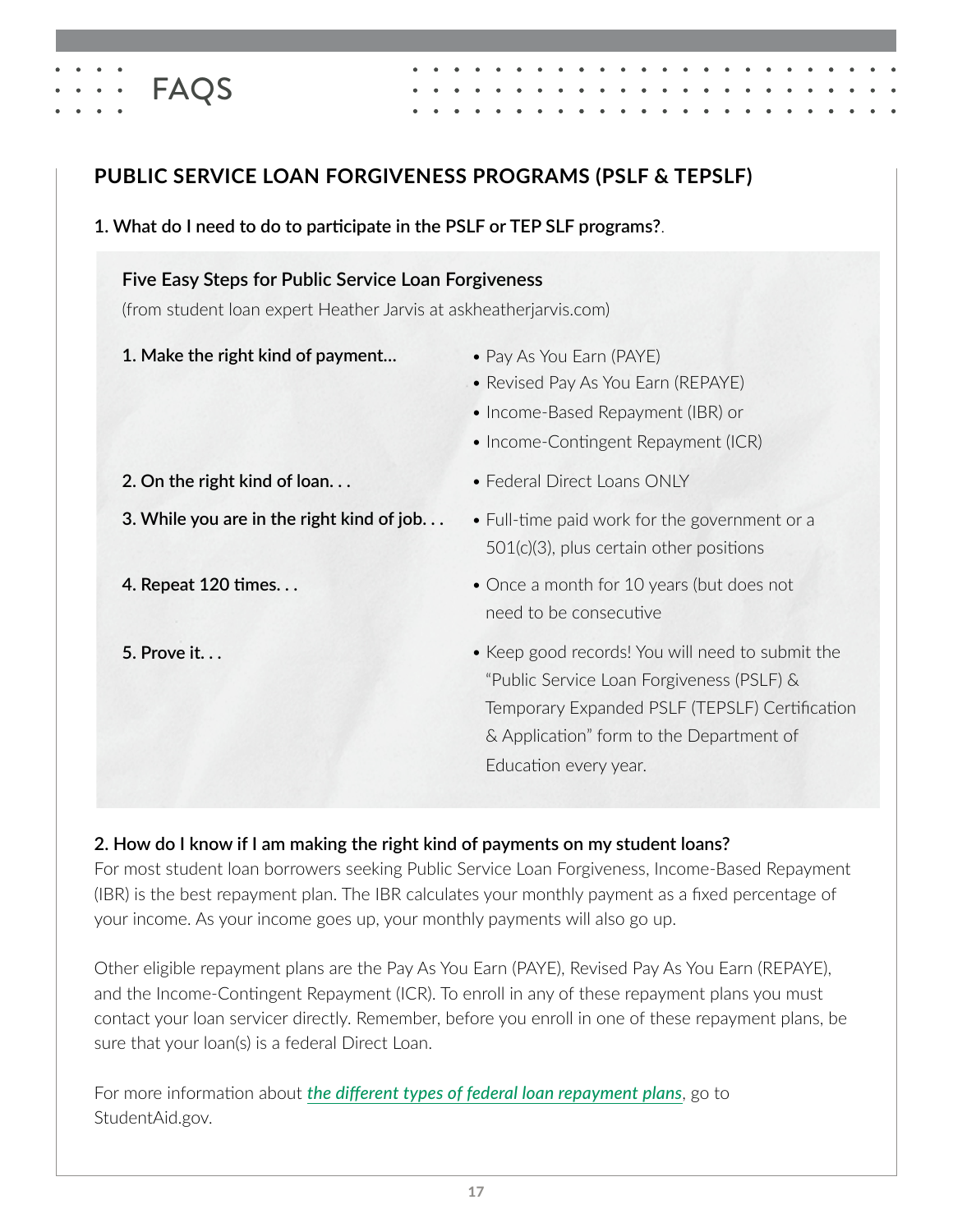# **PUBLIC SERVICE LOAN FORGIVENESS PROGRAMS (PSLF & TEPSLF)**

#### **3. How do I know if I have the right kind of loan?**

**FAQS** 

Only Direct Loan Program loans that are not in default are eligible for PSLF and TEPSLF. Loans you received under the Federal Family Education Loan (FFEL) Program, the Federal Perkins Loan (Perkins Loan) Program, or any other student loan program are not eligible for PSLF.

However, if you have FFEL Program or Perkins Loan Program loans, you may consolidate them into a Direct Consolidation Loan to take advantage of PSLF and TEPSLF. Consolidation must take place before Oct. 31, 2022 and the PSLF/TEPSLF form must be submitted by Oct. 31, 2022.

To find out which types of loans you have, *[log in to your account at studentaid.gov/login](http://www.studentaid.gov/login)* using your username and password (FSA ID) and look for "My Aid."

### **4. Does my position as pastor of my church qualify as the right kind of job?**

Every local Church of the Nazarene is incorporated as a 501(c)(3) not-for-profit organization, and 501(c)(3) organizations are qualified employers.

Prior to July 2021, most pastors did not qualify for the U.S. Public Service Loan Forgiveness program because pastors could not count the hours they spent in "religious instruction, worship services, or any form of proselytizing" toward their full-time work requirement. This restriction was removed as of July 1, 2021, making more pastors eligible for the PSLF program. According to the Federal Student Aid website:

"For PSLF, you're generally considered to work full-time if you meet your employer's definition of full-time or work at least 30 hours per week, whichever is greater. If you are employed in more than one qualifying part-time job at the same time, you will be considered full-time if you work a combined average of at least 30 hours per week with your employers. **If you are employed by a not-for-profit organization, time spent on religious instruction, worship services, or any form of proselytizing as a part of your job responsibilities may be counted toward meeting the full-time employment requirement."** [emphasis added]

**5. How many loan payments will I need to make to qualify for loan forgiveness under PSLF?**

The PSLF requires 120 qualifying monthly payments that you make:

- After Oct. 1, 2007;
- Under a qualifying repayment plan;
- For the full amount due as shown on your bill;
- No later than 15 days after your due date; and
- While you are employed full-time by a qualifying employer.

Your 120 qualifying monthly payments don't need to be consecutive. For example, if you have a period of employment with a nonqualifying employer, you will not lose credit for prior qualifying payments that you made.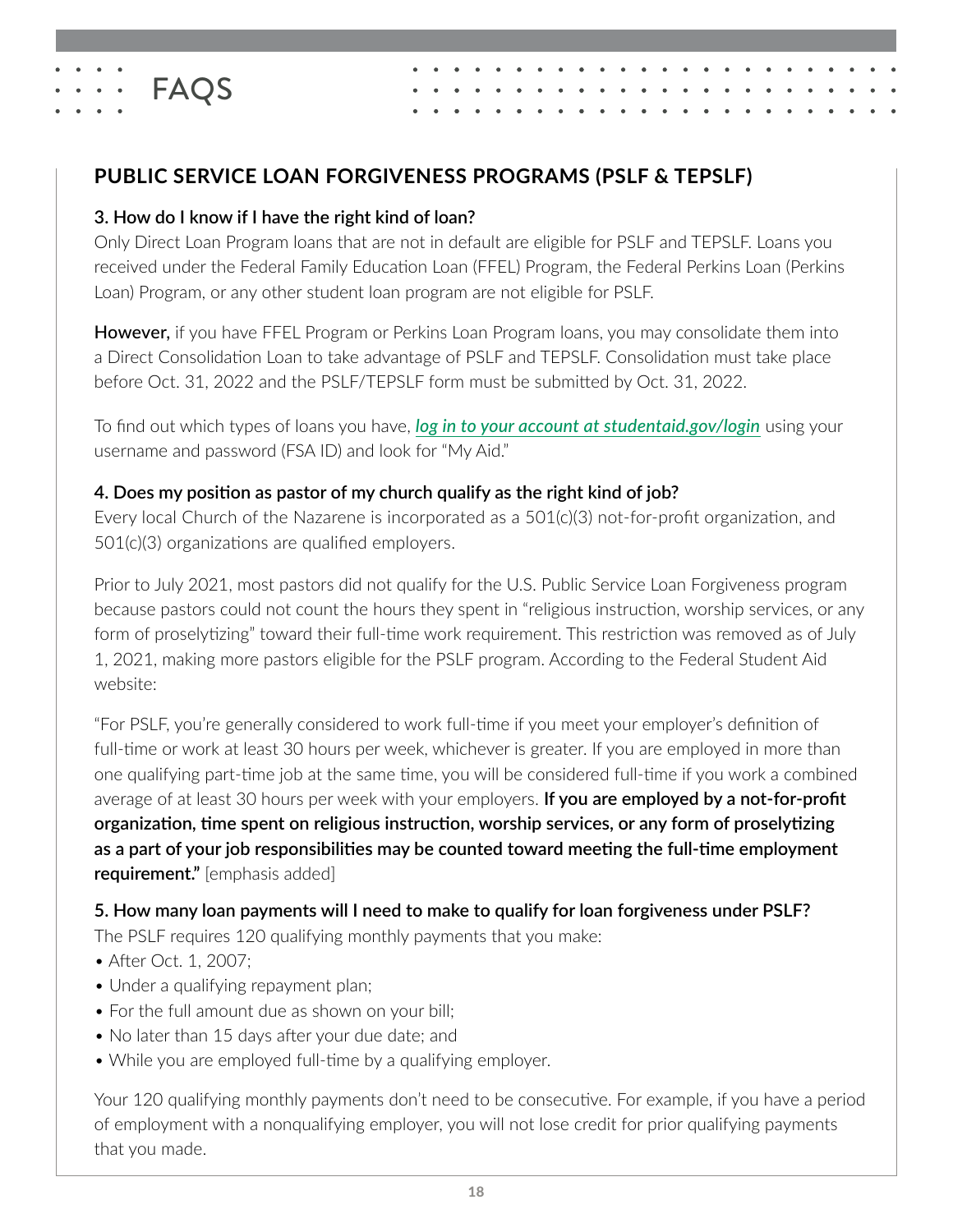

# **PUBLIC SERVICE LOAN FORGIVENESS PROGRAMS (PSLF & TEPSLF)**

#### **6. What about the pause in student loan payments due to COVID-19 emergency?**

As part of the COVID-19 emergency relief, federal student loan payments were paused. Payments will restart after Jan. 31, 2022.

Suspended payments count toward PSLF and Temporary Expanded PSLF as long as you meet all other qualifications. You will receive credit as though you made on-time monthly payments in the correct amount while on a qualifying repayment plan. Note: In-grace, in-school, and certain deferment, forbearance, and bankruptcy statuses are not eligible for credit toward PSLF. [www.studentaid.gov/ pslf]

#### **7. Do I need to recertify every year?**

Yes, you will need to submit the PSLF/TEPSLF form every year, and provide your updated financial information (income, family size, etc.) to your loan servicer every year.

### **8. How do I know who my loan servicer is?**

You can get information about all of the federal student loans you have received and find the loan servicers for your loans on the dashboard when you *[log into studentaid.gov](http://www.studentaid.gov)*. Only your federal loans – not private loans - will appear here.

#### **9. What is the Limited PSLF Waiver?**

On Oct. 6, 2021, the U.S. Department of Education announced a change to the PSLF rules for a limited time as a result of the COVID-19 national emergency. Now, **for a limited period of time,** borrowers may receive credit for past payments made on loans that would otherwise not qualify for PSLF. It is known as Temporary Extended Public Service Loan Forgiveness (TEPSLF).

## **Temporary Extended Public Service Loan Forgiveness (TEPSLF)**

Borrowers may receive credit for past payments made on loans that would otherwise not qualify for PSLF, if consolidated into a federal direct loan by Oct. 31, 2022.

Under the new rules, any prior payment made will count as a qualifying payment, regardless of federal loan type, repayment plan, or whether the payment was made in full or on time. All you need is qualifying employment.

This change will apply to student loan borrowers with Direct Loans, those who have already consolidated into the Direct Loan Program, and those who consolidate into the Direct Loan Program by **Oct. 31, 2022**.